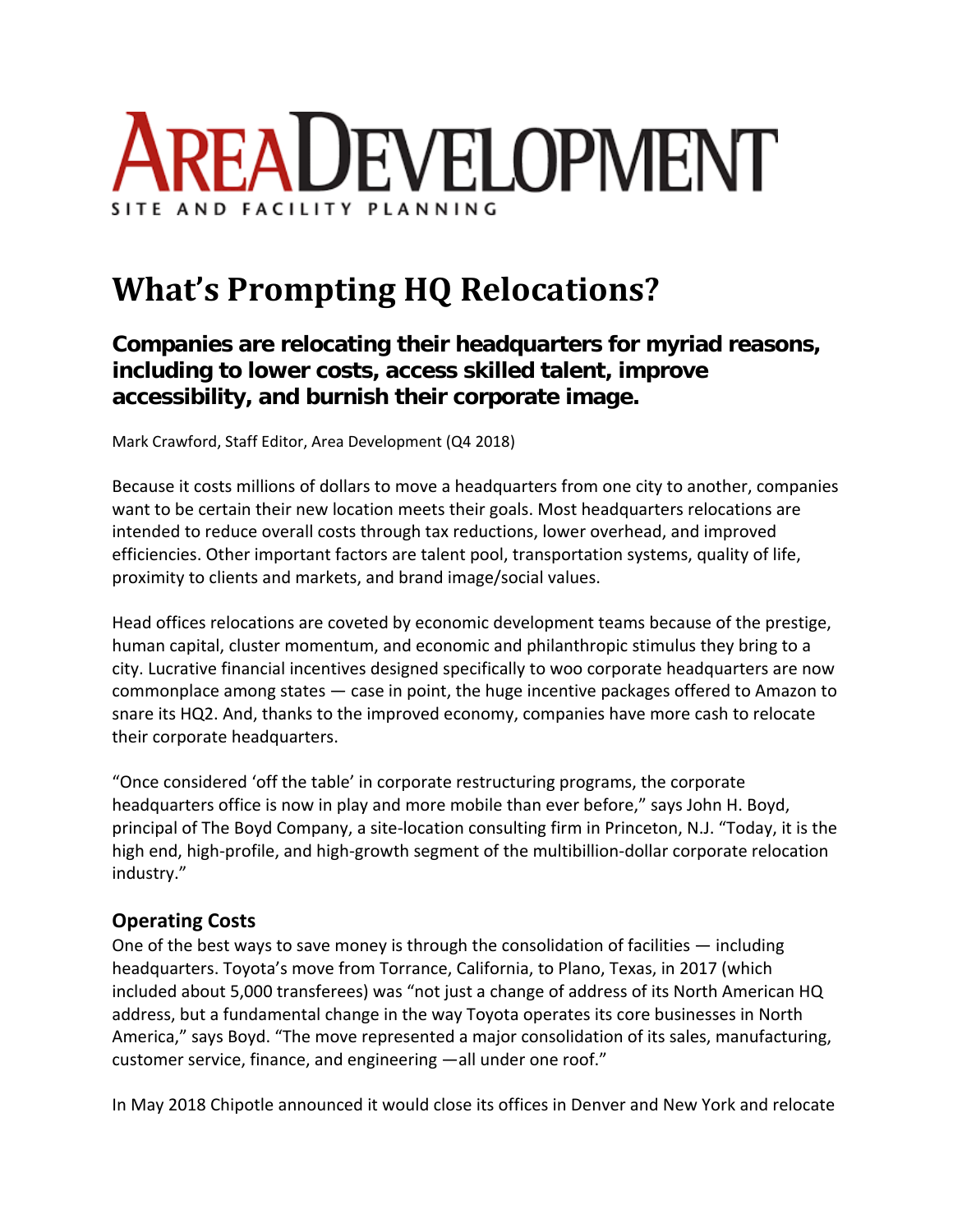its headquarters to Newport Beach, California, consolidating various functions including business development, marketing, communications, finance, supply chain, food safety, technology, and human resources. "This consolidation will help drive sustainable growth while continuing to position us well in the competition for top talent," says Chipotle CEO Brian Niccol. For similar reasons, Gerber Products Company will invest \$5 million to relocate its U.S. headquarters from New Jersey to the corporate headquarters location of its sister company, Nestlé USA, in Arlington County, Virginia, "where closer proximity to Nestlé USA's headquarters will provide efficiencies that will be reinvested in our people and products," states Gerber president and CEO Bill Partyka.

#### **Talent Acquisition**

More companies are moving their corporate headquarters to urban areas in search of skilled workers — especially millennials. A top priority for today's young talent is a city's lifestyle offerings. Companies want to be where the talent is, especially as the labor market tightens. Therefore, companies are investing heavily in office development in both leading and secondary markets.

Companies want to be where the talent is, especially as the labor market tightens. For example, DISCO, a legal technology company, plans to move its corporate headquarters from Houston to Austin. Determining factors were technology talent pool, proximity to top universities, and a strong local technology community. The move will create 150 Austin‐based jobs across all functions, including engineering, product management, services, sales, marketing, and finance. "There is no place like Austin in terms of the energy, culture, spirit of innovation, and overall talent," says Kiwi Camara, DISCO founder and CEO.

For Amazon, the decision to split its HQ2 between New York City and the Washington, D.C., region was all about "talent, talent, talent," according to a Brookings analysis.

## **Accessibility/Airport Connections**

Easy access to air travel — especially nonstops flights — is essential for smooth business operations and efficient use of time. This is especially true for international travel. Good connections improve communications among clients, employees, and business colleagues around the world and enhance work/life balance.

Nonstop, global connections were a big reason ConAgra decided to move from Omaha to Chicago in 2015. Not only was the company concerned about the challenges of finding enough highly educated millennials in the smaller cities of the Midwest, "it longed for robust global air service from a major gateway airport like O'Hare, something Omaha's Eppley Field could not compete with," says Boyd.

In March 2018 Emerald Transformer announced it would relocate its corporate headquarters from Florida to McKinney, Texas (near Dallas) — in close proximity to Dallas/Ft. Worth International Airport. This move enhances corporate support for Emerald's eight locations, 450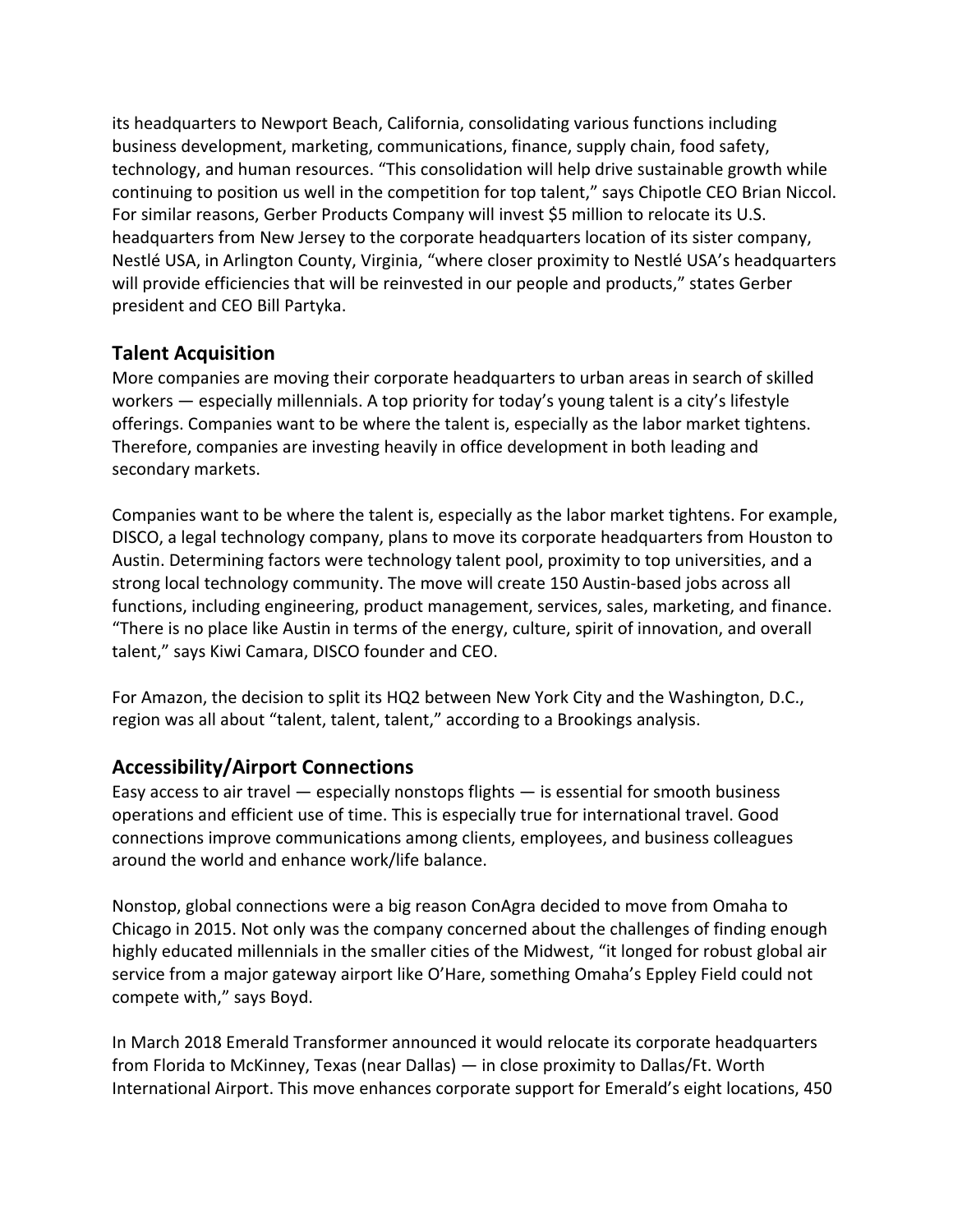employees, and customer base. "Moving to Dallas will allow us to access all our facilities with direct flights and will serve as a centralized hub as we continue to expand," says Emerald Transformer CEO Stuart Prior.

#### **Incentives**

In today's economic climate, corporations expect tax credits and other financial incentives in return for moving their HQ to a new location. They keenly understand the value of their presence to a city. States compete fiercely for HQ projects and the prestige they bring — as well as the potential for supporting markets to move in and create cluster growth.

With an offer of \$40 million in New Jersey tax incentives, Teva Pharmaceuticals USA has decided to move its Pennsylvania headquarters to Morris County, creating hundreds of high‐ paying jobs. In another recent relocation, VF Corporation — provider of global apparel brands such as The North Face — will move its headquarters from North Carolina to the Denver metro area in 2019, driven in large part by up to \$27 million in job‐growth incentive tax credits from the Economic Development Commission — one of the largest incentive packages ever offered by the state of Colorado.

#### **Corporate Image**

Additionally, companies are increasingly aware that consumer loyalty is not only driven by the quality of their products, but also their positions on social and environmental issues. As a result, companies want to be in cities that reflect their culture and core values. A recent example is VF Corporation's relocation to Denver, which has one of the strongest American outdoor‐retail brands in the country. The decision by the 119‐year‐old company to relocate was a tough loss for North Carolina, considering VF Corporation was its fifth‐largest public company and generated nearly \$12 billion in global revenue in 2017.

In today's economic climate, corporations expect tax credits and other financial incentives in return for moving their HQ to a new location. "Colorado is an area with an unrivaled heritage and culture of outdoor and activity-based lifestyles, as well as a thriving business environment," says Steve Rendle, chairman, president, and CEO of VF Corporation. "It is a great strategic fit for our business, and we are excited to be relocating our headquarters and several brands to the metro Denver area. We believe that the creation of our new headquarters will help us to unlock collaboration across our outdoor brands, attract and retain talent, and accelerate innovation."

## **The Next Key Driver**

According to Boyd, social impact will be the next key driver in the HQ‐relocation decisions. Social policies relating to the environment, for example, have been influencing power‐hungry data centers to locate in cities with green power, such as Quincy in Washington's Columbia River Valley. Other social policies have backfired, such as North Carolina's controversial "Bathroom" bill and Indiana's "Religious Freedom" bill, which dramatically impacted corporate site selection decisions. Numerous companies cancelled or postponed relocations and expansions in these states, citing the two controversial and divisive bills — now both repealed.